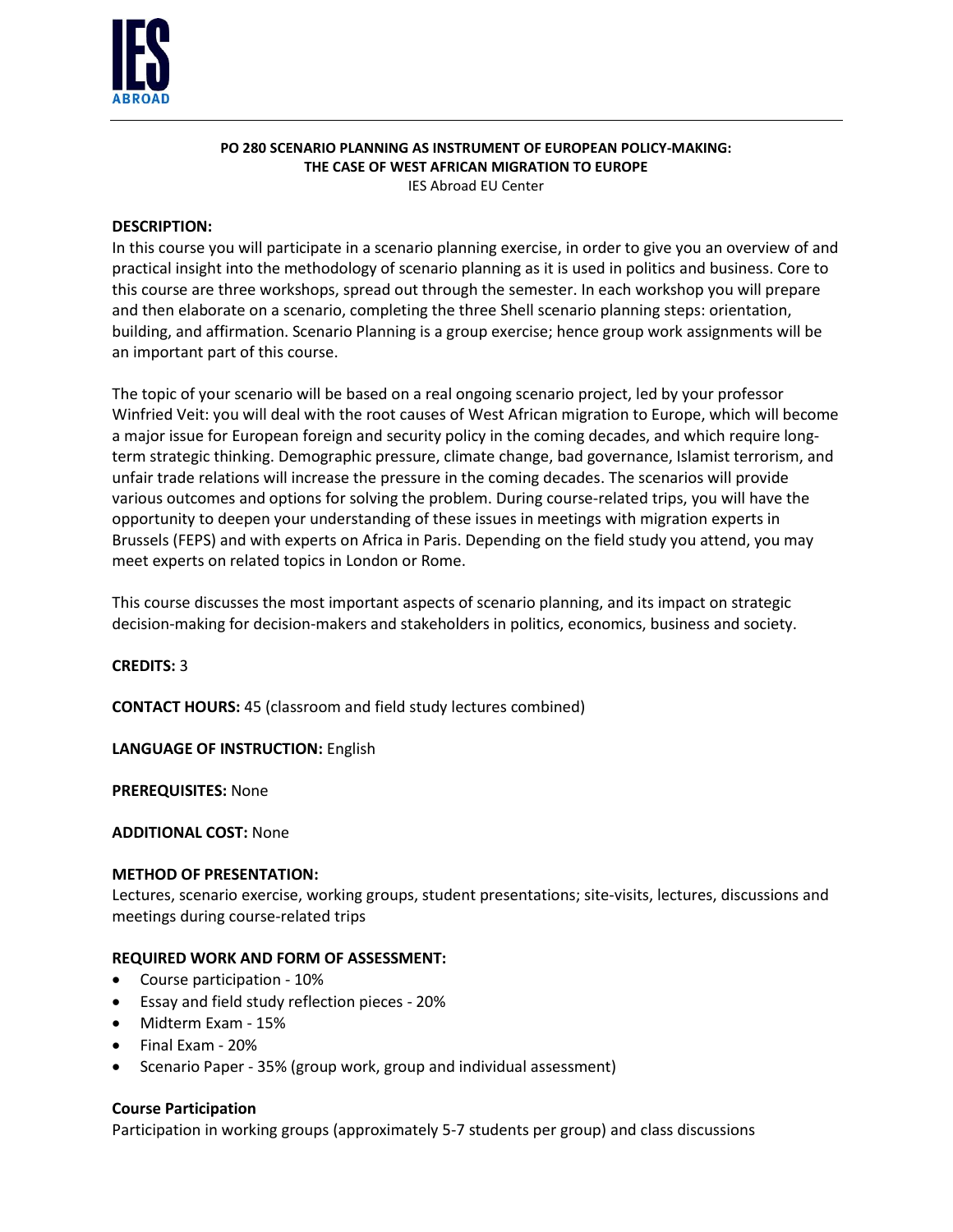### **Midterm Exam**

The midterm exam will focus on European foreign and security policy, with special focus on its African, trade and migration policies. The midterm exam consists of two parts:

- 1) three questions (to be chosen out of 10), writing at least half a page for each question, and
- 2) one essay question (to be chosen out of three), writing a minimum of two pages.

## **Essay and Field Study Reflection Pieces**

Each student will write an essay of 6 pages on an aspect of EU-West Africa relations in preparation for the scenario paper, focusing on the driving forces and critical uncertainties identified in the course. In addition, students will reflect on their course-related trips by writing short reflection pieces on specific meetings and lectures they attend during the trips.

## **Scenario Paper**

Students will elaborate scenarios in working groups, and will present and defend the scenarios in class. Each group paper will be 10 to 15 pages. In addition, each student will write a short individual paper summarizing what they have learnt from the scenario paper assignment, and what they have contributed to their working group team. Students will be graded as a part of the group grade (worth 60% of the scenario project grade), and with an individual grade based on the individual paper (worth 40% of the scenario project grade). The total scenario project grade is worth 35% of the final grade for the course. (See the above section on Required Work and Assessment).

#### **Final Exam**

The final exam will focus on methodological aspects of scenario planning, taking into account knowledge gained throughout the entire course. The same format will be applied as in the midterm exam, with a mixture of short answer questions and essay questions; the latter will include the practical application of the scenario planning methodology. Students may be asked, for example, to contrast different approaches to scenario planning, or to reflect on the applicability of the method to different cases.

#### **Workshops:**

There are three half-day workshops that will guide you and your group through the process of developing scenarios. All of these workshops are mandatory, and each builds on the others. The workshops will not interfere with your other courses. Workshops will take place on Wednesdays, Friday afternoons and at least one Saturday. Please make sure you do not book personal travel for those dates.

**Workshop I:** based on the required readings for the workshop, you will discuss, identify and structure the driving forces and the critical factors for your scenario. You will agree together as a group on the common denominator of the scenario. This workshop takes place in a plenary session format.

**Workshop II** will be based on the common defining factors agreed upon in Workshop I, and your required readings for the second workshop. You will brainstorm possible scenarios for the future, collected in news story and headline format. Your scenario working groups will be formed, and each group will agree on a moderator and on a rapporteur. You will then continue to work on your scenario within this group. The scenario paper will be drafted by the group between Workshop II and Workshop III.

In **Workshop III,** your working group will present your draft scenario to the class, and you will listen to and question the scenarios of the other groups. Your working group will then incorporate important and relevant feedback into your scenario. This will enable your working group to complete its scenario after Workshop III.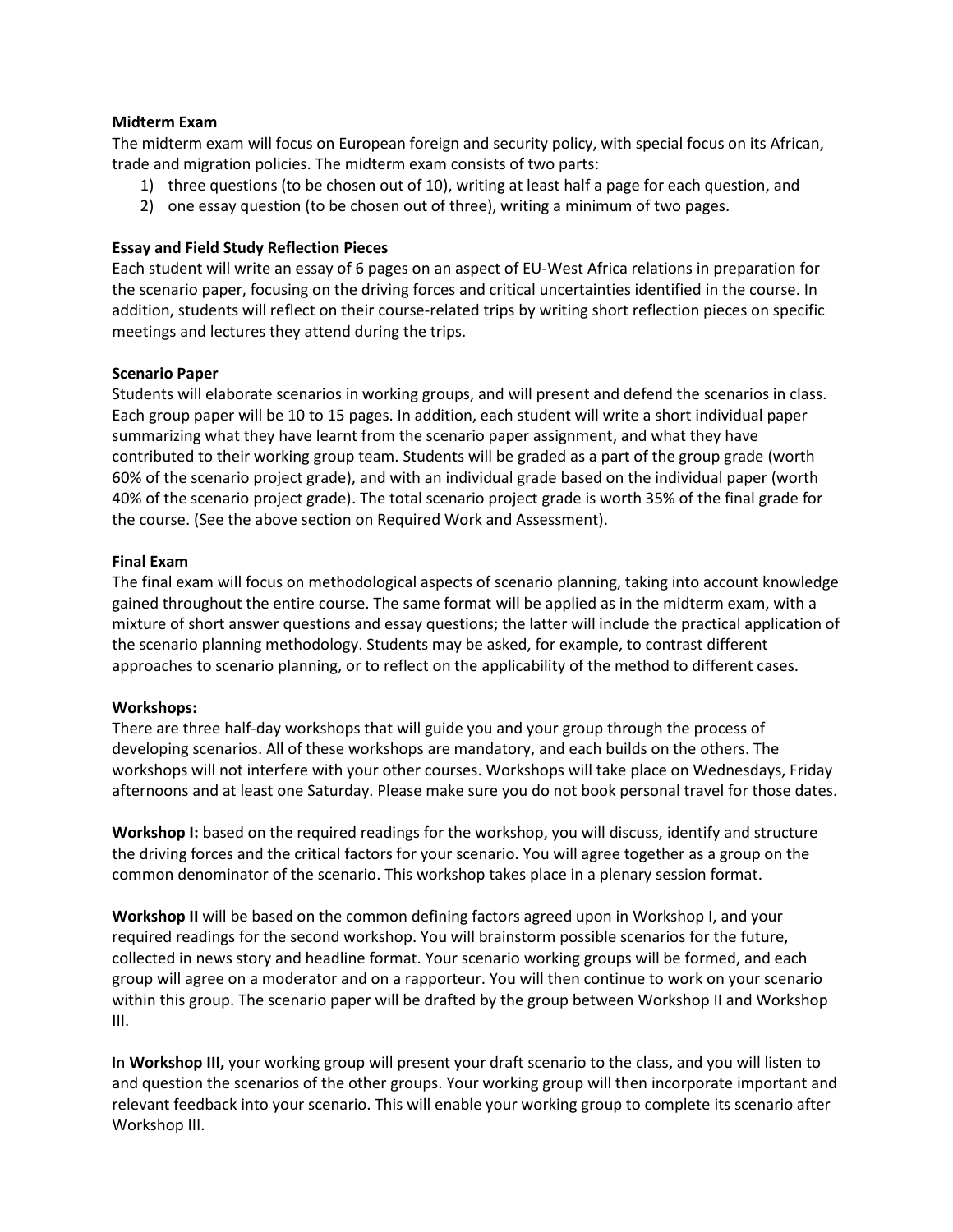## **LEARNING OUTCOMES:**

By the end of the course students will be able to:

- Provide an in-depth description of the nature and functions of the scenario methodology, e.g. the explorative and knowledge function of scenarios; scenarios as a communicative process and network construction; and the decision-making and strategy-building function of scenarios.
- Use scenario planning as an instrument of strategic decision-making in various fields (e.g. government, think-tanks, business), and as an effective approach for conflict resolution, intercultural understanding, and building trust in global cooperation.
- Assess the strengths and shortcomings of decision-making processes in the light of the EU's migration, trade, and African policies, and be able to criticize the methodological approach.

## **ATTENDANCE POLICY:**

All IES courses require attendance and participation. Attendance is mandatory per IES policy. Any unexcused absence will incur a penalty on your final course grade (1 absence - 1%, 2nd absence -2%, 3rd absence – 3%). Any student who has more than three (3) unexcused absences will receive an "F" as the final grade in the course. Any student who misses more than 25% of a course, whether the absences are excused or are unexcused, may receive an "F" as the final grade in the course.

Absences due to sickness, religious observances, and family emergencies may be excusable at the discretion of the Center Director or his designee.

In the case of an excused absence, it is the student's responsibility to inform the Academic Dean of the absence with an Official Excused Absence Form, and any other relevant documentation (e.g. a doctor's note), and to keep a record thereof. The absence form must be turned in as soon as possible before the class, in the case of a planned absence, or immediately upon return to the Center, in the case of an unplanned absence, in order for the absence to be considered excused. It is also the student's responsibility to inform the professor of the missed class. Students can collect and submit the Official Excused Absence Form from the office of the Academic Dean.

TESTS OR PRESENTATIONS MISSED DURING UNEXCUSED ABSENCES CANNOT BE MADE UP!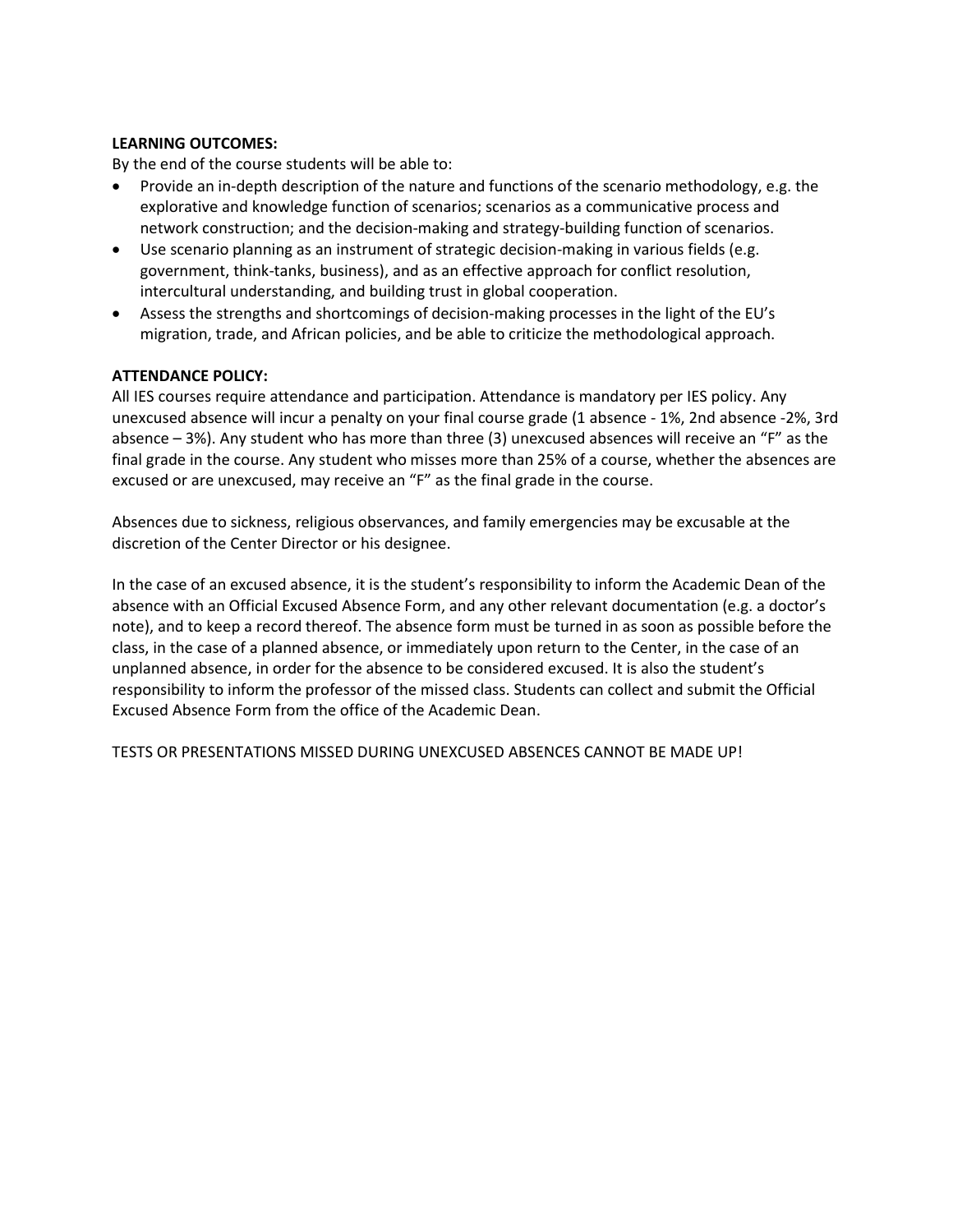## **CONTENT:**

| <b>SESSION</b> |                                             | <b>CONTENT</b>                                                                                                                                                                                                                                                                                                                                                   | <b>READINGS</b>                                                                                                                                              |
|----------------|---------------------------------------------|------------------------------------------------------------------------------------------------------------------------------------------------------------------------------------------------------------------------------------------------------------------------------------------------------------------------------------------------------------------|--------------------------------------------------------------------------------------------------------------------------------------------------------------|
| $\mathbf{1}$   |                                             | Introduction to scenario planning:<br>theoretical foundations and<br>methodology<br>Analyzing the difference between<br>explorative and normative scenarios.<br>Getting insight into the 3 basic functions<br>of scenario planning: explorative &<br>knowledge function; communicative<br>process & network construction;<br>decision-making & strategy building | • Kahane (2010; pp. 11-27);<br>Schwartz (1991; pp. 3-16);<br>Bentham (2008; pp. 8-18)                                                                        |
| $\overline{2}$ |                                             | Introduction to scenario planning:<br>impact on decision-making with<br>practical examples<br>How to disseminate the message and<br>influence decision-making; advantages<br>and discontents of scenario planning;<br>examples of Mont Fleur and Geneva<br>Scenarios (and others if necessary)                                                                   | • Veit (2009; pp. 4-31);<br>Kahane (2012; pp.15-25);<br>Mietzner/Reger (2005; pp.<br>$220-336$ ;<br>• Kahane (1996; pp. 1-6)                                 |
| 3              |                                             | <b>Briefing session workshop I: European</b><br><b>Foreign and Security Policy, Migration</b><br>and Political Islam<br>Brief overview of EFSP; the issue of<br>migration in its global and European<br>dimensions; the challenge of political<br>Islam to European societies                                                                                    | • Keukeleire/Delreux (2014;<br>pp. 35-60);<br>• Parkes (2016; pp. 9-22);<br>• Gnesotto/Grevi (2006; pp.<br>15-25 and 131-137);<br>• Tibi (2014; pp. 161-187) |
| 4              |                                             | Workshop I (Orientation): Acquire<br>common understanding of the issue at<br>stake as starting point for building<br>scenarios<br>First session: Causes for migration from<br>West Africa to Europe<br>Discussing demographic pressure,<br>climate change, bad governance, failing<br>states, and islamist terrorism                                             | • Hugon (2016; pp. 6-7);<br>• Hoebeke (2016; pp. 7-20);<br>• El Kamouni/Molenaar<br>$(2017; pp. 64-67)$<br>Idrissa (2016; pp. 1-2)                           |
| 5              | Scenario Planning Workshop I<br>ORIENTATION | Second Session: The EU's African Policy<br>between partnership and demarcation<br>Analyzing the EU's (unfair?) Trade policy,<br>the Economic Partnership Agreements<br>and European security interests in West<br>Africa/Sahel region                                                                                                                            | • Merket (2016; pp. 21-30);<br>Dirksen (2009; pp. 5-29);<br>Parkes (2016; pp. 67-70)                                                                         |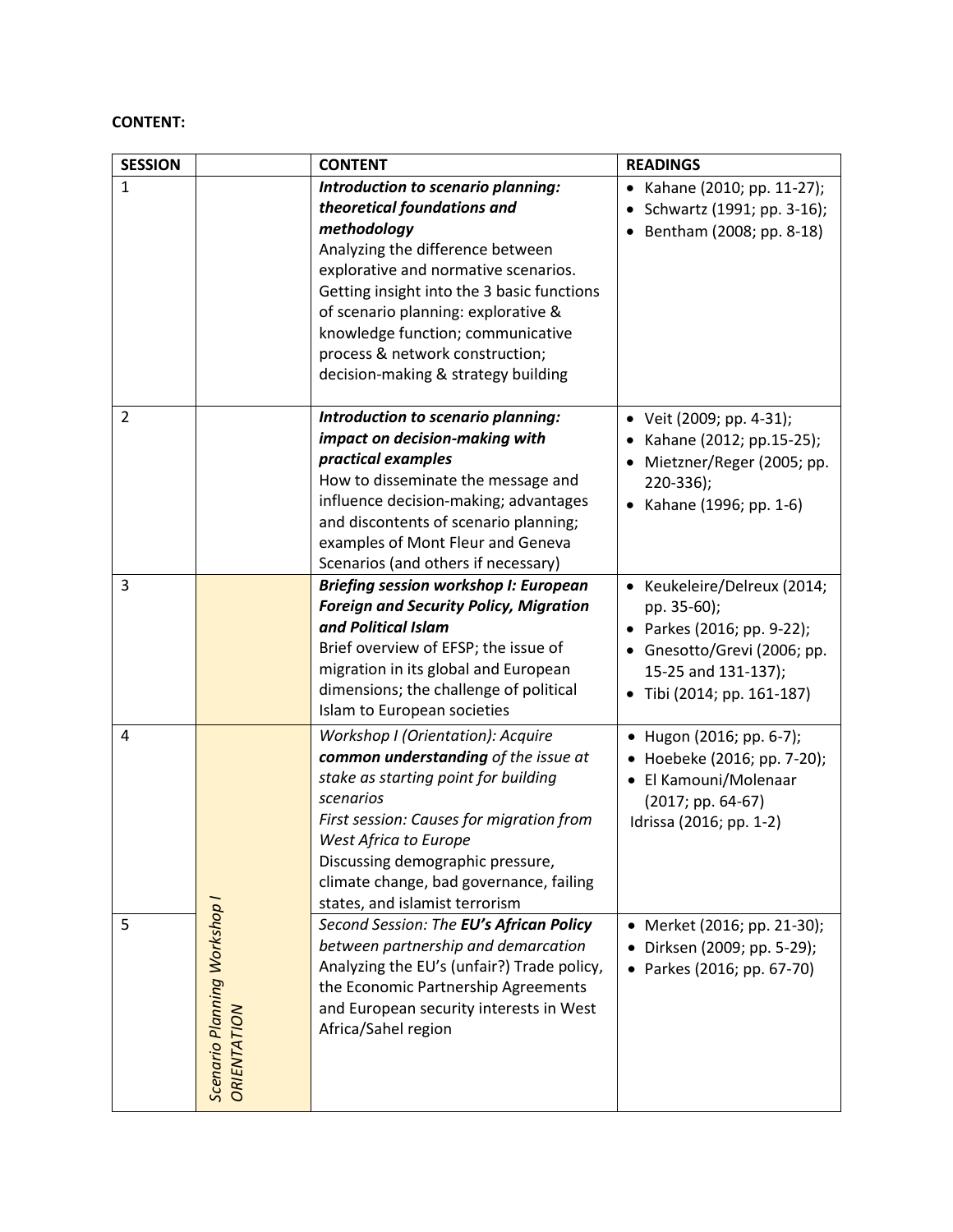| 6  |                                                             | Third session: Systemic examination of          | • Kahane (2012; pp 37-50);             |
|----|-------------------------------------------------------------|-------------------------------------------------|----------------------------------------|
|    |                                                             | the emergent situation in terms of              | • Schwartz (1991; pp. 105-             |
|    |                                                             | events, patterns, and structures                | 123)                                   |
|    |                                                             | Where are we starting from? Examining           | • (Using Metaplan                      |
|    |                                                             | the current reality in all its complexity.      | materials)                             |
|    |                                                             | Identifying and selecting driving forces        |                                        |
|    |                                                             | and critical uncertainties - students           |                                        |
|    |                                                             | agree on common denominator for the             |                                        |
|    |                                                             | scenarios: Which are the major driving          |                                        |
|    |                                                             | forces, that most probably will shape the       |                                        |
|    |                                                             | future? Which are possible and plausible        |                                        |
|    |                                                             | critical uncertainties, that might change       |                                        |
|    |                                                             | the direction of events?                        |                                        |
| 7  |                                                             | Debriefing session workshop I                   |                                        |
| 8  |                                                             | <b>Midterm Exam</b>                             |                                        |
|    |                                                             | <b>Essay due!</b>                               |                                        |
|    |                                                             | Field Study Excursion: Institutions Oct. 9-     |                                        |
|    |                                                             | 15                                              |                                        |
|    |                                                             | Lectures on Migration topics e.g. by FEPS       |                                        |
|    |                                                             | (Brussels) and on African relations in          |                                        |
|    |                                                             | Paris (e.g. IFRI)                               |                                        |
| 9  |                                                             | <b>Briefing session workshop II: Africa and</b> | <sup>o</sup> Huntington (1996; pp. 49- |
|    |                                                             | <b>Europe in the world order</b>                | $75$ );                                |
|    |                                                             | Examining the selected drivers and              | <sup>o</sup> Stiglitz (2002; pp. 3-22) |
|    |                                                             | uncertainties in the light of global            | ° Amin (2016; pp. 173-180)             |
|    |                                                             | developments. The (different) worlds of         | ° Solomon (2016; pp. 180-              |
|    |                                                             | Huntington, Stiglitz and Amin, and the          | 186)                                   |
|    |                                                             | role of Africa and Europe in the world          |                                        |
|    |                                                             | order                                           |                                        |
| 10 |                                                             | Workshop II (Building): Starting from the       | • Kahane (2012; pp. 51-59);            |
|    |                                                             | orientation gained in WS I we start             | Bentham (2008;                         |
|    |                                                             | elaborating scenarios                           | pp. 44-56)                             |
|    |                                                             | First session: What futures are possible?       | (Using Metaplan                        |
|    |                                                             | <b>Brainstorming stories and headlines</b>      | materials)                             |
|    |                                                             | Based on the selected drivers and               |                                        |
|    |                                                             | uncertainties, using intuitive logics           |                                        |
|    |                                                             | approach developed at Shell, which              |                                        |
|    |                                                             | draws on a team's collective intuition          |                                        |
|    |                                                             | about what could happen                         |                                        |
| 11 |                                                             | Second session: Identifying major               |                                        |
|    |                                                             | scenario outlines                               |                                        |
|    | pm<br><b>Lŋ</b>                                             | Clustering stories and headlines with           |                                        |
|    |                                                             | reference to two primary criteria for           |                                        |
|    |                                                             |                                                 |                                        |
|    |                                                             | useful scenarios: relevant and                  |                                        |
|    | <b>Scenario Planning Workshop II</b><br>Building<br>1.00 pm | challenging. Constitution of working            |                                        |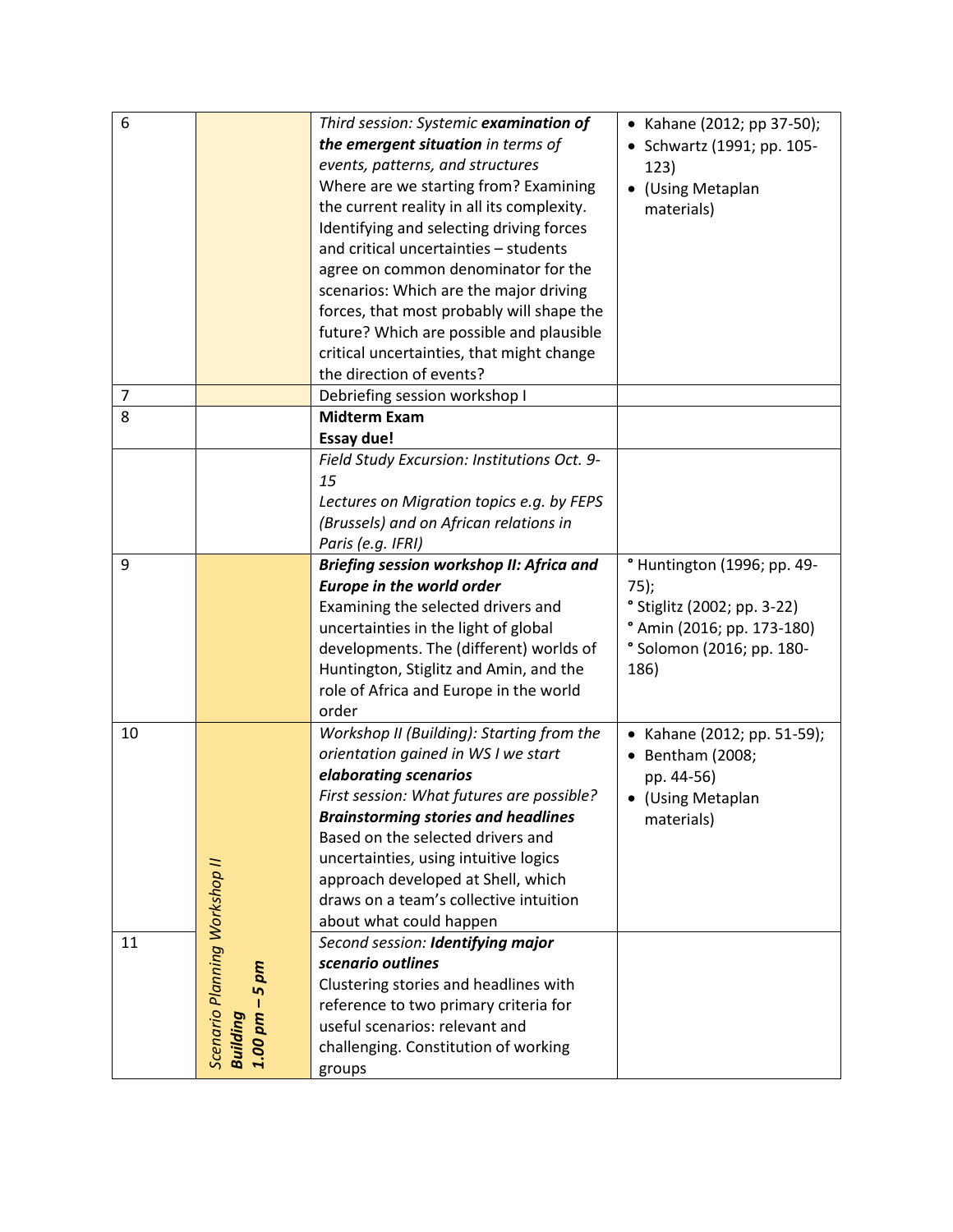| 12 |                                               | Third session: Working groups according     |                             |
|----|-----------------------------------------------|---------------------------------------------|-----------------------------|
|    |                                               | to scenario outlines                        |                             |
|    |                                               | Each group selects one moderator and        |                             |
|    |                                               | one rapporteur; instructor going around     |                             |
|    |                                               | and giving advice on methodological         |                             |
|    |                                               | questions                                   |                             |
| 13 |                                               | Presentation of working group results by    | (Students work on scenario  |
|    |                                               | rapporteurs                                 | outlines in preparation of  |
|    |                                               | Groups taking notes of comments and         | workshop III as part of     |
|    |                                               | amendments by plenary                       | homework)                   |
| 14 |                                               | <b>Briefing session workshop III:</b>       | Tschapka/Kim (2015; pp.     |
|    |                                               | <b>Presentation of draft scenarios by</b>   | 135-139).                   |
|    |                                               | working groups                              |                             |
|    |                                               | Possible input on issues that need further  |                             |
|    |                                               | clarification                               |                             |
| 15 |                                               | Workshop III (Affirmation): Whole team      | • Bentham (2008; pp. 56-58) |
|    |                                               | (class)has to affirm the scenarios          |                             |
|    |                                               | elaborated in working groups                |                             |
|    |                                               | First session: Finalyzing draft scenarios   |                             |
|    |                                               | by working groups                           |                             |
| 16 |                                               | Second session: Cont. finalyzing draft      |                             |
|    |                                               | scenarios                                   |                             |
|    |                                               | Working in groups on comments,              |                             |
|    |                                               | amendments and questions raised in the      |                             |
|    |                                               | plenum concerning draft scenarios           |                             |
| 17 |                                               | Affirmation of finalized scenarios by       |                             |
|    | Scenario Planning Workshop III<br>AFFIRMATION | whole scenario team (class)                 |                             |
|    |                                               | Critical (final) examination of finalized   |                             |
|    |                                               | scenarios according to four major           |                             |
|    |                                               | criteria: relevant, challenging, plausible, |                             |
|    |                                               | and clear                                   |                             |
|    |                                               | <b>Field Study Excursion Member States</b>  |                             |
|    |                                               | (Nov. 16-24)                                |                             |
|    |                                               | For instance: meetings on migration with    |                             |
|    |                                               | experts in Italy (R. Marchetti, LUISS       |                             |
|    |                                               | University), Hungary (B. Orban, Inst.       |                             |
|    |                                               | Migration Research), and UK (E.Corbett,     |                             |
|    |                                               | Chatham House) depending on field study     |                             |
|    |                                               | choice                                      |                             |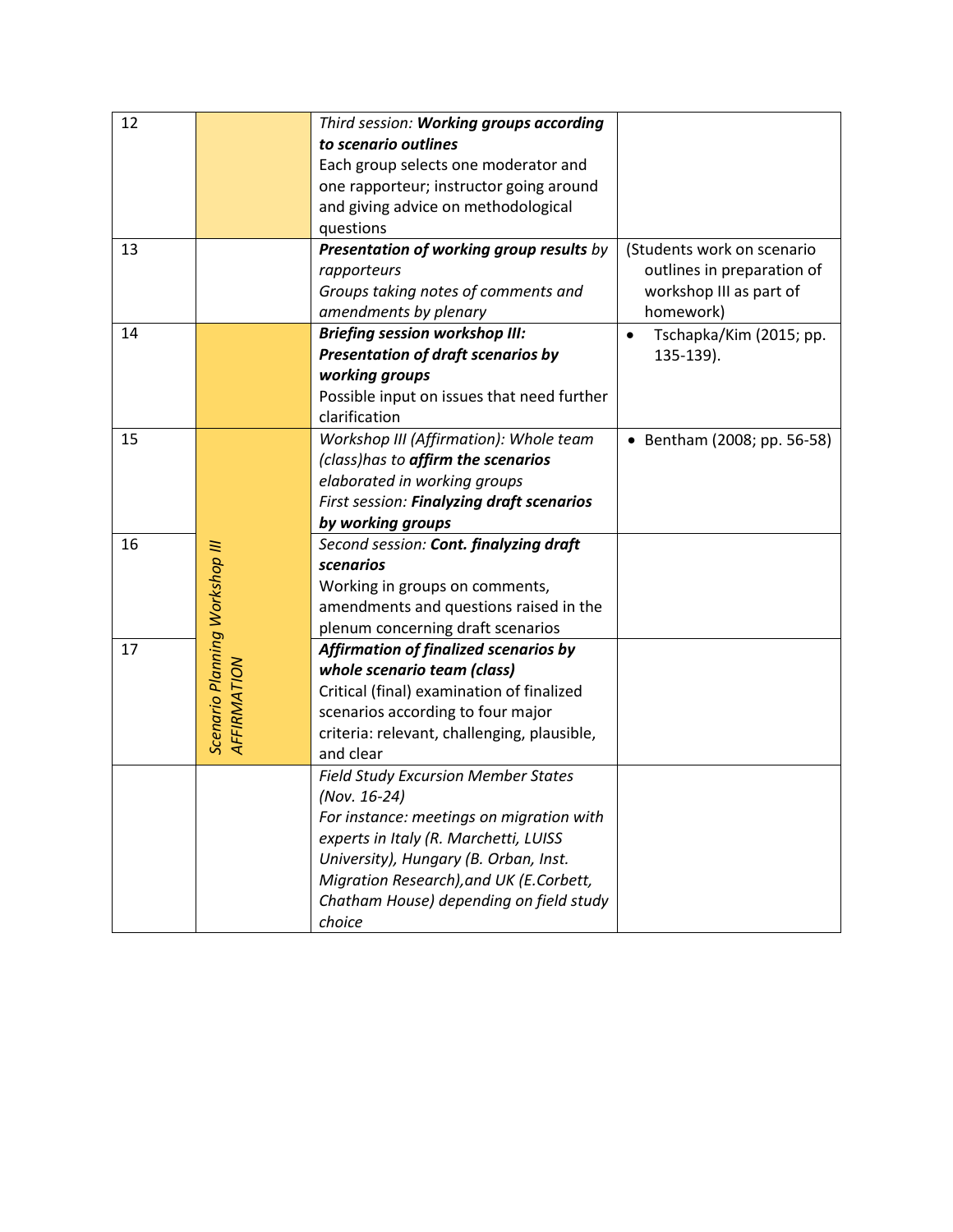| 18 | Assessment of strategic implications of<br>the scenarios<br>Taking conclusions about actions to<br>adapt to things stakeholders cannot<br>influence, or about actions to influence<br>things they can. What is possible for the<br>European Union concerning migration<br>from West Africa?<br>Scenario papers due!<br>Course debriefing: scenarios as<br>instruments of strategic decision-making<br>and policy consulting | Kahane (2012;<br>pp. 61-77);<br>• Peterson et al. (2003; pp.<br>358-366)<br>• Mietzner/Reger (2005;<br>pp.233-236) |
|----|-----------------------------------------------------------------------------------------------------------------------------------------------------------------------------------------------------------------------------------------------------------------------------------------------------------------------------------------------------------------------------------------------------------------------------|--------------------------------------------------------------------------------------------------------------------|
| 19 | <b>Final Exam</b><br>Date and time to be determined                                                                                                                                                                                                                                                                                                                                                                         |                                                                                                                    |

## **FIELD STUDIES:**

 During field study trips there will be special meetings on migration and EU Africa policy in Brussels (Foundation for European Progressive Studies FEPS), Geneva (UN High Commissioner for Refugees UNHCR), Paris (Institute for Research in International Relations IRIS), London and Rome (LUISS University).

## **REQUIRED READINGS:**

- Amin, Samir (2016). The Sovereign Project: Old and New Challenges for the Peoples of Asia, Africa, and Latin America. Berlin: The Dialogue of Civilizations Research Institute.
- Bentham, Jeremy B. (2008). Scenarios: An Explorer's Guide. The Hague: Shell International.
- Dirksen, Uta. (ed.). (2009). The Cotonou Scenarios. Negotiations on the Economic Partnership Agreement. Cotonou: Friedrich-Ebert-Stiftung.
- Gnesotto, Nicole/Grevi, Giovanni (ed.). (2006). The New Global Puzzle. What World for the EU in 2025? Paris: EU Institute for Security Studies.
- Hoebeke, Hans. (2016). Africa as a continent of conflict. In: Dick Zandee (ed.). The EU as a security actor in Africa. The Hague: Clingendael Institute.
- Hugon, Philippe. (2016). The Sahel's competing terrorists. In: Le Monde Diplomatique (March).
- Huntington, Samuel. (1996). The Clash of Civilizations. New York: Simon & Schuster.
- Idrissa, Rahmane (2016). A perspective from the Sahel on the EU's migration policy. The Hague: The Clingendael Institute.
- Kahane, Adam. (1996). Learning from Mont Fleur: Scenarios as a tool for discovering common ground. Centre for Generative Leadership.
- Kahane, Adam. (2010). Power and Love. A Theory and Practice of Social Change. San Francisco: Berret-Koehler.
- Kahane, Adam. (2012). Transformative Scenario Planning. San Francisco: Berret-Koehler.
- Keukeleire, Stephan/Delreux, Tom. (2014). The Foreign Policy of the European Union. Palgrave: McMillan.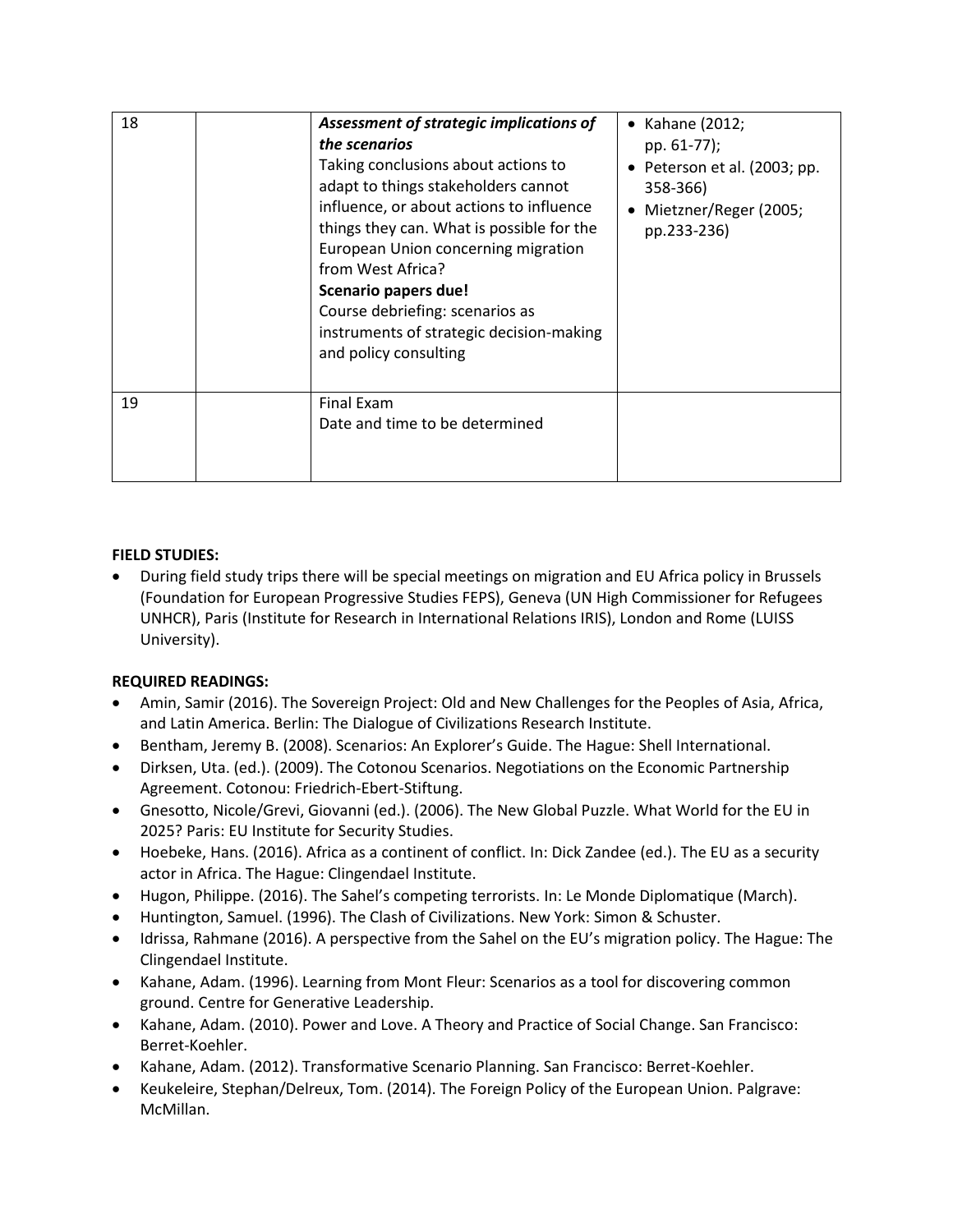- Merket, Hans. (2016). The EU's comprehensive approach. In: Dick Zandee (ed.). The EU as a security actor in Africa. The Hague: Klingendael Institute.
- Mietzner, Dana/Reger, Guido. (2005). Advantages and Disadvantages of Scenario Approaches for Strategic Foresight. In: International Journal for Technology Intelligence and Planning, Vol. 1, No. 2.
- Molenaar, Fransje/El Kamouni-Janssen, Floor (2017). Turning the tide. The politics of irregular migration in the Sahel and Libya. The Hague: The Clingendael Institute.
- Parkes, Roderick. (2016). People on the move. The new global (dis)order. Paris: EU Institute for Security Studies.
- Peterson, Garry/Cumming, Graeme/Carpenter, Stephen. (2003). Scenario Planning: A Tool for Conservation in an Uncertain World. In: Conservation Biology, Vol. 17, No. 2.
- Schwartz, Peter. (1991). The Art of the Long View. Planning for the Future in an Uncertain World. New York: Doubleday.
- Solomon, Ian H. (2016). The many Africas. Beyond Continental Caricatures. In: Foreign Affairs, July /August 2016, pp. 180-186).
- Stiglitz, Joseph. (2002). Globalization and its Discontents. London: Penguin.
- Tardy, Thierry. (2016). The EU and Africa: a changing security partnership. Paris: European Union Institute for Security Studies.
- Tibi, Bassam. (2014). Political Islam in Europe. From Djihadist to Institutional Islamism. London/New York: Routledge.
- Tschapka, Johannes/Kim, Taeyeon. (2015). 2043: Scenario technique as an educational means of learning sustainability. In: Zeitschrift für didaktik der gesellschaftswissenschaften, No. 1.
- Veit, Winfried (ed.). (2009). The Geneva Scenarios on Global Economic Governance 2020. Geneva: Friedrich-Ebert-Stiftung.

## **RECOMMENDED READINGS:**

- Adelphi et al. (ed.). (2015). A New Climate for Peace. Taking Action on Climate and Fragility Risks. An independent report commissioned by the G7 members. Berlin: Adelphi.
- Bade, Klaus J. (2003). Migration in European History. Oxford: Blackwell.
- Friedman, George. (2009). The Next 100 Years. A Forecast for the  $21<sup>st</sup>$  Century. New York: Anchor Books.
- Lempert, Robert J./Popper, Steven W.Bankes, Stephen C. (2003). Shaping the Next One Hundred Years. New Methods for Quantitative, Long-Term Policy Analysis. Santa Monica: RAND.
- Luedtke, Adam. (ed.). (2010). Migrants and Minorities. The European Response.
- Missiroli, Antonio. (2013). Strategic Foresight and the EU. Paris: European Union Institute for Security Studies.
- National Intelligence Council. (2008). Global Scenarios to 2025. Washington: NIC.
- Ortega, Martin. (2007). Building the Future. The EU's Contribution to Global Governance. Paris: EU Institute for Security Studies.
- Rogers, Jerry. (ed.). (1986). Global Risk Assessments. Issues, Concepts and Applications. Riverside: Global Risk Assessments Inc.
- Singer, Max/Wildawsky, Aaron. (1993). The Real World Order. Chatham: Chatham House.
- Steinberg, Guido/Weber, Annette (ed.). (2015). Jihadism in Africa. Local Causes, Regional Expansion, International Alliances. Berlin: German Institute for International and Security Affairs.
- Tardy, Thierry. (2014). Re-Mapping the Sahel: Transnational Security Challenges and International Responses. Paris: EU Institute for Security Studies.
- Wiredu, Kwasi. (ed.) (2004). A Companion to African Philosophy. Oxford: OUP.